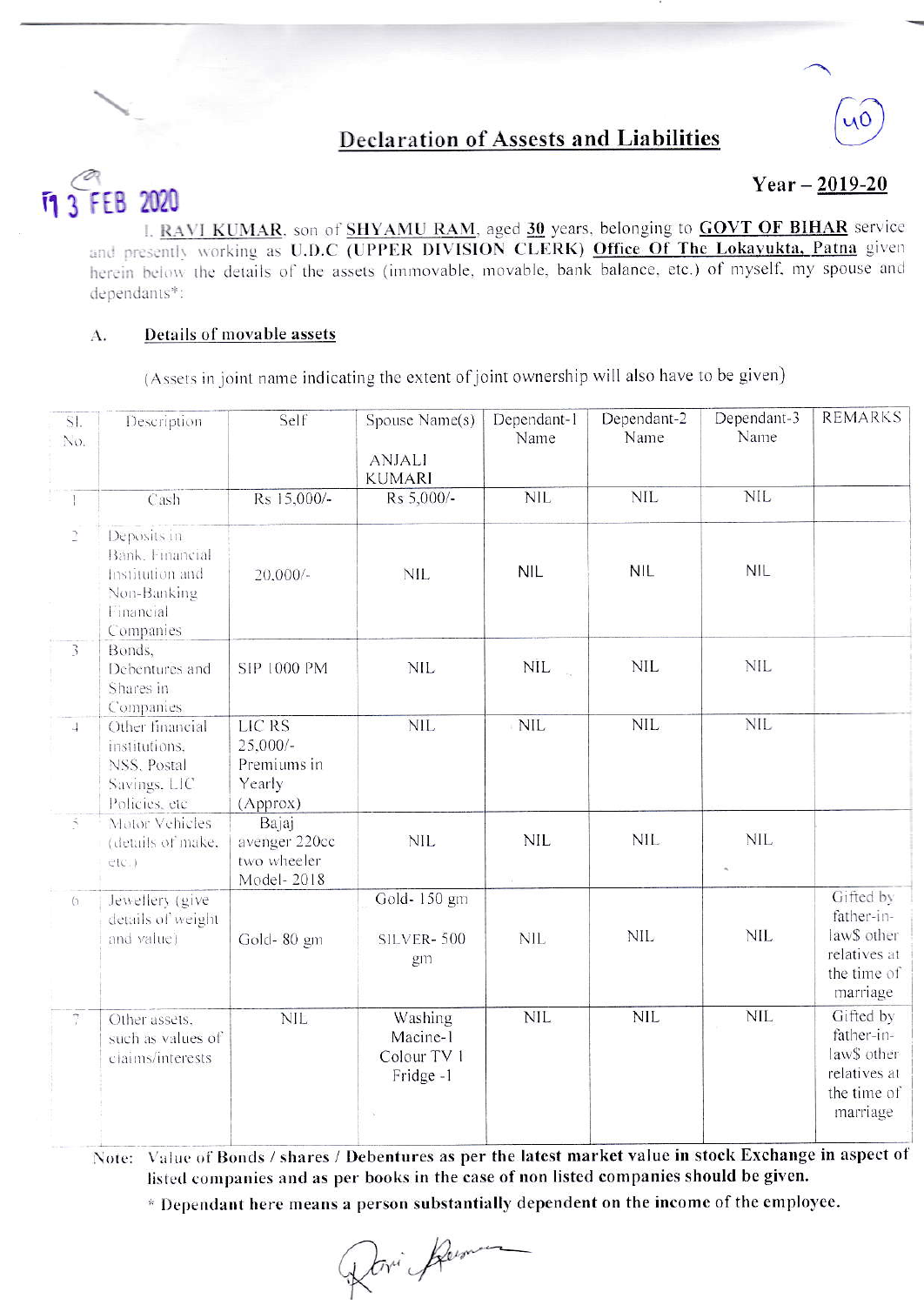$\beta$ 

### Details of Immovable assets B.

[Note: Properties in joint ownership indicating the extent of joint ownership will also have to be indicates]

| Ňo.                      | Description                                                                                                                                | Self       | Spouse<br>Name(s) | Dependant-<br>1 Name | Dependant-2<br>Name | Dependant-3 Name |
|--------------------------|--------------------------------------------------------------------------------------------------------------------------------------------|------------|-------------------|----------------------|---------------------|------------------|
|                          | Agricultural Land<br>-Location(s)<br>-Survey number(s)<br>-Extent(Total<br>measurement)<br>-Current market value                           | NIL        | <b>NIL</b>        | NIL                  | NIL                 | <b>NIL</b>       |
| $\overline{\mathcal{L}}$ | Non-Agriculture Land<br>$-Location(s)$<br>-Survey number(s)<br>-Extent(Total<br>measurement)<br>-Current market value                      | NIL.       | NIL.              | NIL.                 | <b>NIL</b>          | NIL              |
| $\overline{\mathcal{L}}$ | Buildings (Commercial and<br>residential)<br>$-Location(s)$<br>-Survey number(s)<br>-Extent(Total<br>measurement)<br>-Current market value | NIL        | <b>NIL</b>        | NIL                  | <b>NIL</b>          | <b>NIL</b>       |
| $\rightarrow$            | Houses / Apartments, etc.<br>$-Location(s)$<br>-Survey number(s)<br>-Extent(Total<br>measurement)<br>-Current market value                 | <b>NIL</b> | <b>NIL</b>        | NIL                  | <b>NIL</b>          | <b>NIL</b>       |
| $\tilde{\mathcal{L}}$    | Others (such as interest in<br>property                                                                                                    | <b>NIL</b> | <b>NIL</b>        | <b>NIL</b>           | <b>NIL</b>          | <b>NIL</b>       |

I give herein below the details of my liabilities / overdues to public financial intitutions and government  $(2)$ dues:-

[Note : Please give separate details for each item]

| SI.<br>No. | Description                                                                                                                                          | Name & address of Bank / Finacial Intitutions(s) /<br>Department (s) | Amount outstandin as on |
|------------|------------------------------------------------------------------------------------------------------------------------------------------------------|----------------------------------------------------------------------|-------------------------|
| (a)        | (i) Loans from Banks                                                                                                                                 |                                                                      |                         |
|            | (ii) Loans from financial institutions                                                                                                               | LOAN FROM LIC OF RS 1,00,000/-                                       | RS 1,00,000/-<br>S.     |
|            | (iii) Government Dues:<br>(a) dues to department dealing with<br>government accommodation                                                            | nil                                                                  | NIL                     |
|            | (b) dues to departments dealing with<br>supply of water                                                                                              | NIL                                                                  | NIL                     |
|            | (c) dues to departments dealing with<br>supply of electricity.                                                                                       | NIL                                                                  | <b>NIL</b>              |
|            | (d) dues to departments dealing with<br>telephones                                                                                                   | <b>NIL</b>                                                           | NIL                     |
|            | (e) dues to departments dealing with<br>government transport (including<br>aircraft and helicopters)                                                 | <b>NIL</b>                                                           | <b>NIL</b>              |
|            | $(1)$ Other dues, if any                                                                                                                             | nil                                                                  | NIL                     |
| (b)        | (i) Income Tax including surcharge<br>Also indicate the assessment year upto<br>which Income Tax Return field. Give<br>also Permanent Account Number | PAN CARD NO- CKVPK7500C                                              | nil                     |

Dari flernen